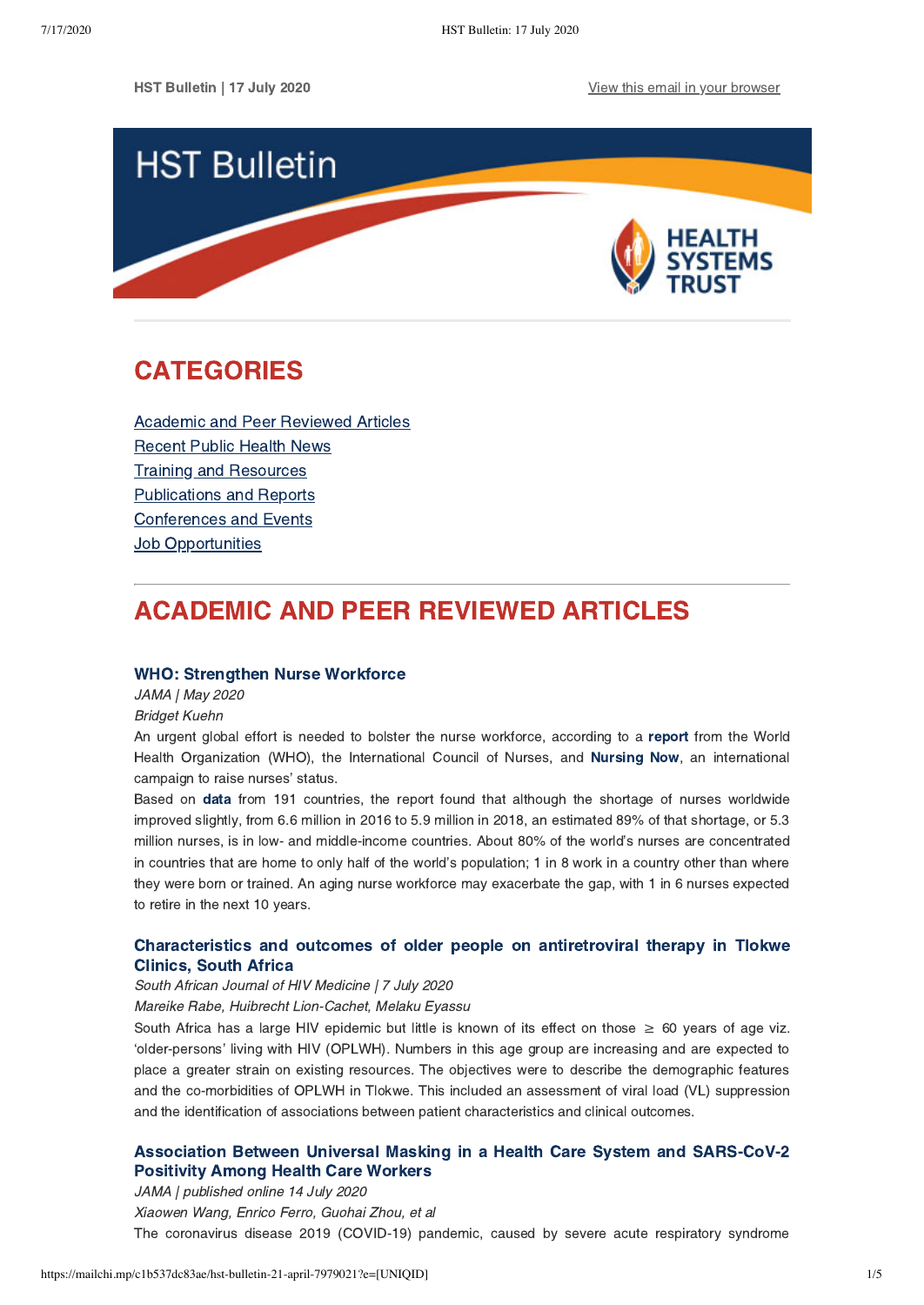#### 7/17/2020 HST Bulletin: 17 July 2020

coronavirus 2 (SARS-CoV-2), has severely affected health care workers (HCWs).<sup>[1](https://jamanetwork.com/journals/jama/fullarticle/2768533#jld200077r1)</sup> As a result, hospital systems began testing HCWs<sup>[2](https://jamanetwork.com/journals/jama/fullarticle/2768533#jld200077r2)</sup> and implementing infection control measures to mitigate workforce depletion and prevent disease spread.<sup>[3](https://jamanetwork.com/journals/jama/fullarticle/2768533#jld200077r3)</sup> Mass General Brigham (MGB) is the largest health care system in Massachusetts, with 12 hospitals and more than 75 000 employees. In March 2020, MGB implemented a multipronged infection reduction strategy involving systematic testing of symptomatic HCWs and universal masking of all HCWs and patients with surgical masks.<sup>[4](https://jamanetwork.com/journals/jama/fullarticle/2768533#jld200077r4)</sup> This study assessed the association of hospital masking policies with the SARS-CoV-2 infection rate among HCWs.

#### [Population health, economics and ethics in the age of COVID-19](https://gh.bmj.com/content/5/7/e003259)

#### BMJ Global Health |15 July 2020

#### Sanjay Reddy

Are the steps that have been taken to arrest the spread of COVID-19 justifiable? Specifically, are they likely to have improved public health understood according to widely used aggregate population health measures, such as Quality Adjusted Life Years (QALYs) and Disability Adjusted Life Years (DALYs) as much or more than alternatives? This is a reasonable question, since such measures have been promoted extensively in global and national health policy by influential actors, and they have become almost synonymous with quantification of public health. If the steps taken against COVID-19 did not meet this test, then either the measures or the policies must be re-evaluated. There are indications that policies against COVID-19 may have been unbalanced and therefore not optimal. A balanced approach to protecting population health should be proportionate in its effects across distinct health concerns at a moment, across populations over time and across populations over space. These criteria provide a guide to designing and implementing policies that diminish harm from COVID-19 while also providing due attention to other threats to aggregate population health. They should shape future policies in response to this pandemic and others.

## [Where are the women? Gender inequalities in COVID-19 research authorship](https://gh.bmj.com/content/5/7/e002922)

#### BMJ Global Health | 11 June 2020

Sanne Peters, Kelly Thompson, Carinna Hockham, Katherine Ripullone, Mark Woodward, et al Women account for about a third of all authors who published papers related to COVID-19 since the beginning of the outbreak in January 2020. Women's representation is lower still for first and last authorship positions. Gender biases seem to be affecting COVID-19 research similar to other scientific areas, highlighting that women are consistently being under-represented. This may have implications for the availability and interrogation of sex-disaggregated data and therefore our understanding of COVID-19. These gender biases hint at wider gender inequalities in our global response to the pandemic, which may reduce the chance of dealing with it robustly and speedily. Women are under-represented as authors of research papers in many scientific areas, particularly in senior authorship positions.

### [\(Return to Top\)](#page-0-1)

## <span id="page-1-0"></span>RECENT PUBLIC HEALTH NEWS

## [Injectable PrEP is Highly Effective for Some Populations and Must Move Forward as](https://www.avac.org/blog/injectable-prep-highly-effective-some-populations-and-must-move-forward-quickly-possible) Quickly as Possible

#### AVAC | 7 July 2020

AVAC welcomes new, additional data that shows an injectable antiretroviral for HIV pre-exposure prophylaxis (PrEP) is safe and highly effective in reducing HIV risk cisgender men and transgender women who have sex with men. At the 23rd [International AIDS Conference](https://www.aids2020.org/) [ ... ] researchers from the [HIV Prevention Trials Network \(HPTN\)](https://www.hptn.org/news-and-events/press-releases/hptn-083-study-demonstrates-superiority-cabotegravir-prevention-hiv) released data comparing rates of HIV among trial participants who received the bi-monthly injection, and those who received daily oral tenofovir/emtricitabine (TDF/FTC). While both strategies reduced HIV risk among participants, the injectable strategy was more effective compared to oral PrEP.

## [Advancing TB services for people living with HIV during the COVID-19 pandemic](https://www.unaids.org/en/resources/presscentre/featurestories/2020/july/20200713_AIDS202_tb_plhiv_covid19) UNAIDS | 10 JULY 2020

The COVID-19 pandemic has spread globally at a speed and magnitude unprecedented in modern times, claiming more than half a million lives and damaging societies and economies. In low- and middle-income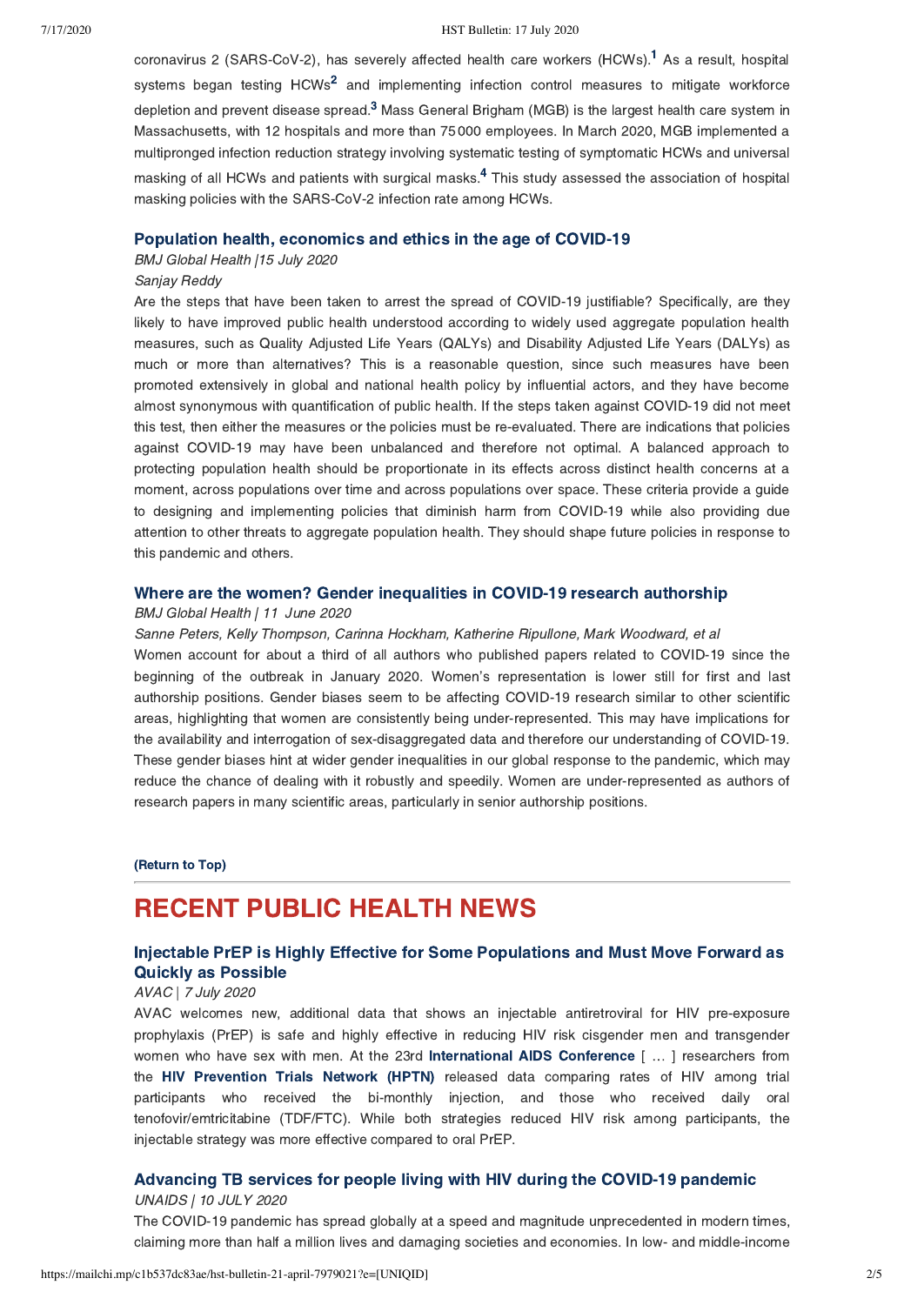countries especially, the COVID-19 pandemic and response is interacting with the global pandemics of tuberculosis (TB) and HIV, creating additional barriers to accessing essential prevention, diagnosis, treatment and care services.

During the opening plenary of the fourth TB/HIV pre-conference of the 2020 International AIDS Conference, the United Nations Deputy Secretary-General, Amina Mohammed, noted that, "COVID-19, like HIV decades before it, and tuberculosis centuries before that, brings into stark reality how inequalities of all types can hollow out our societies, institutions and systems, making us all more vulnerable to health, climate, economic and human security threats. COVID-19 is affecting everyone but not everyone is equally affected." People must be placed at the centre of the response through rights-based and gendertransformative approaches that also put an end to stigma and discrimination of all types.

#### [WHO and UNICEF warn of a decline in vaccinations during COVID-19](https://www.who.int/news-room/detail/15-07-2020-who-and-unicef-warn-of-a-decline-in-vaccinations-during-covid-19)

#### WHO | 15 July 2020

The World Health Organization and UNICEF warned [ … ] of an alarming decline in the number of children receiving life-saving vaccines around the world. This is due to disruptions in the delivery and uptake of immunization services caused by the COVID-19 pandemic. According to new data by WHO and [UNICEF, these disruptions threaten to reverse hard-won progress to reach more children and adolescents](https://data.unicef.org/resources/immunization-coverage-estimates-data-visualization/) with a wider range of vaccines, which has already been hampered by a decade of stalling coverage.

### [Lockdown SA: EC traditional leaders ramp up social relief](https://health-e.org.za/2020/07/15/lockdownsa-ec-traditional-leaders-ramp-up-social-relief/)

#### Health-E News | 15 July 2020

Chief of Amazizi clan and traditional leader Bhungaliwile Viwe Mdalu ka Xabadiya has put a smile on 71 year-old Novotile Xhabadiya's face. Xhabadiya received winter blankets and food from the traditional leader's social relief initiative for the Mbholompo village, located between Engcobo and Mthatha in the Eastern Cape.

Chief Mdalu has distributed more than 40 good quality blankets and groceries to the elderly and most vulnerable in his community. He says this initiative is part of celebrating Nelson Mandela's legacy, which is about helping others.

"This initiative by was inspired by the month of July, which is also known as Mandela month. Also, it is inspired by the Covid-19 lockdown, and the colder temperatures. We have noticed that now the Eastern Cape is reaching its coronavirus peak," he notes.

### [Herd immunity assumptions challenged by latest research](https://www.medicalbrief.co.za/archives/herd-immunity-assumptions-challenged-by-latest-research/)

#### Medical Brief | 15 July 2020

There is a growing body of evidence that immunity to COVID-19 is short lived, writes MedicalBrief. The latest study, from the UK, found levels of antibodies peaked about three weeks after the onset of symptoms then swiftly declined.

The latest research suggests that people who have recovered from COVID-19 may lose their immunity to the disease within months, and the virus could re-infect people year after year, like common colds.

### [Excess deaths rise to 11,000 in research council's latest grim Covid-19 update](https://www.timeslive.co.za/news/south-africa/2020-07-16-excess-deaths-rise-to-11000-in-research-councils-latest-grim-covid-19-update/)

#### Timeslive | 16 July 2020

Excess deaths during the Covid-19 pandemic have reached 10,994 according to the latest weekly estimate from the Medical Research Council. The estimated excess deaths from natural causes between May 6 and July 7 is two-and-a-half times the official Covid-19 death toll of 4,453. The Medical Research Council (MRC) team of Debbie Bradshaw, Ria Laubscher, Rob Dorrington, Pam Groenewald and Tom Moultrie said two-thirds of the excess deaths (7,305) were in people older than 60.

## [US pharma company raises vaccine hopes but more trials are vital, say experts](https://www.theguardian.com/world/2020/jul/16/moderna-coronavirus-vaccine-trials)

#### The Guardian | 16 July 2020

Promising details were released this week about Moderna's Covid-19 vaccine but it remains in the early stages of development

[\(Return to Top\)](#page-0-1)

## <span id="page-2-0"></span>TRAINING AND RESOURCES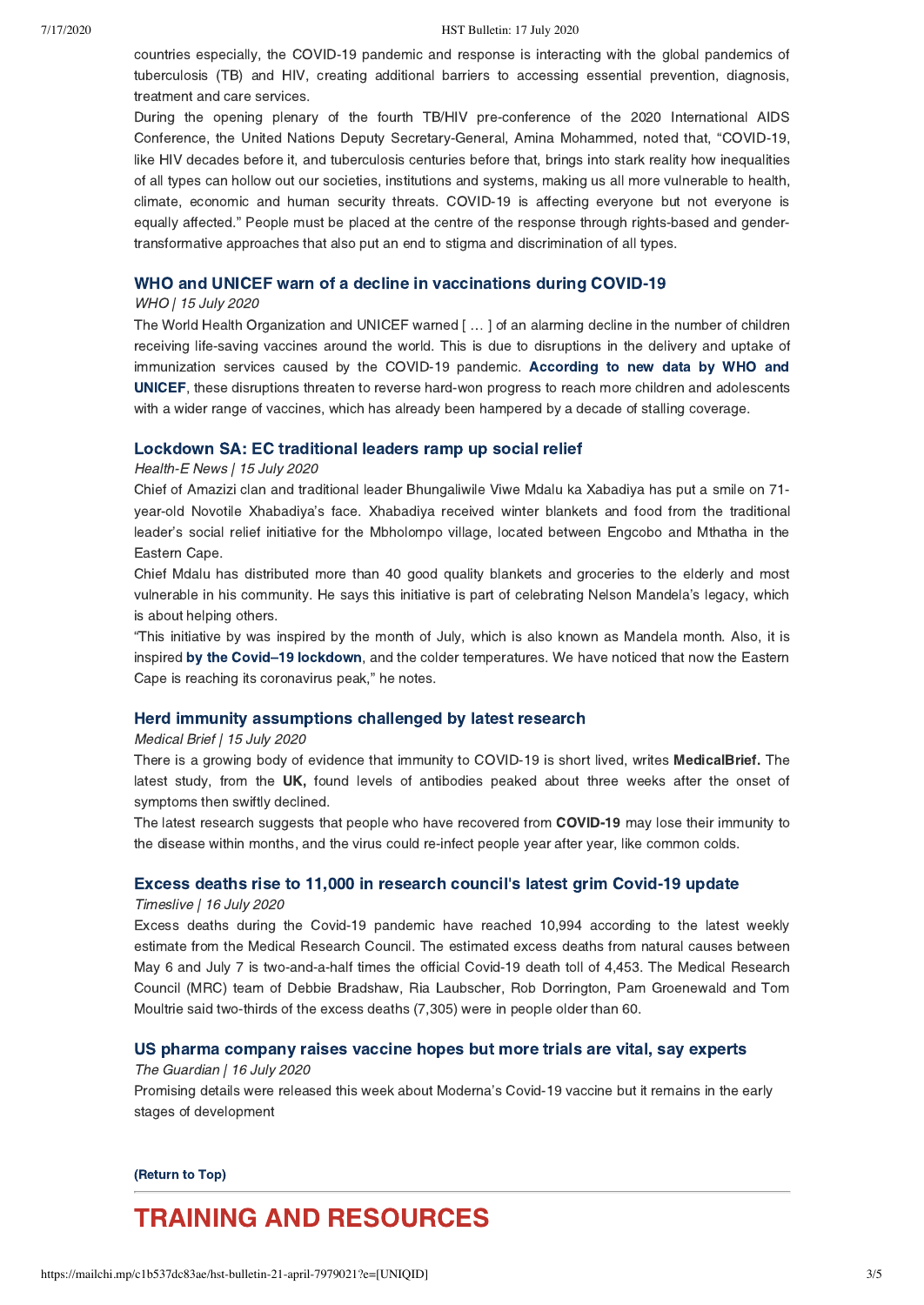## [WHO | Risk Communications for Influenza Events](https://openwho.org/courses/risk-communication-influenza)

Overview: Risk communication, including community engagement and social mobilization, is a core capacity for emergency response that all countries should have in order to respond to heath threats. It is an essential component of an effective response to a health threat such as pandemic and seasonal influenza.

The materials are in three languages: English, French and Spanish. Please choose the video lecture on Risk Communication for Influenza Events in your preferred language and watch it.

Learning objective: By the end of this course, participants should be able to:

- list the core ideas and principles for emergency risk communication for an influenza event;
- explain why facts are not enough to communicate risk; and
- describe steps to take to prepare for risk communication.Course duration: Approximately 1 hour.

Certificates: No certificate available at this time.

[\(Return to Top\)](#page-0-1)

# PUBLICATIONS AND REPORTS

## [Start Free Stay Free AIDS Free - 2020 report](https://www.unaids.org/sites/default/files/media_asset/start-free-stay-free-aids-free-2020-progress-report_en.pdf)

UNAIDS | 7 JULY 2020

This progress report reviews recent gains, new developments and remaining challenges as countries approach the 2020 targets of the Start Free Stay Free AIDS Free framework.

[\(Return to Top\)](#page-0-1)

## <span id="page-3-0"></span>CONFERENCES AND EVENTS

Due to the disruption COVID-19 has caused the conferencing industry many events have been cancelled or postponed. As a result of this uncertainty we have decided not to list any conferences and events in the Bulletin for the time being.

[\(Return to Top\)](#page-0-1)

## JOB OPPORTUNITIES

[HST Sub-district Monitoring and Evaluation Officer](https://www.hst.org.za/Pages/Careers.aspx) Closing date 21 July 2020

[\(Return to Top\)](#page-0-1)



Copyright © 2019 HEALTH SYSTEMS TRUST, All rights reserved.

Our mailing address is: hst@hst.org.za